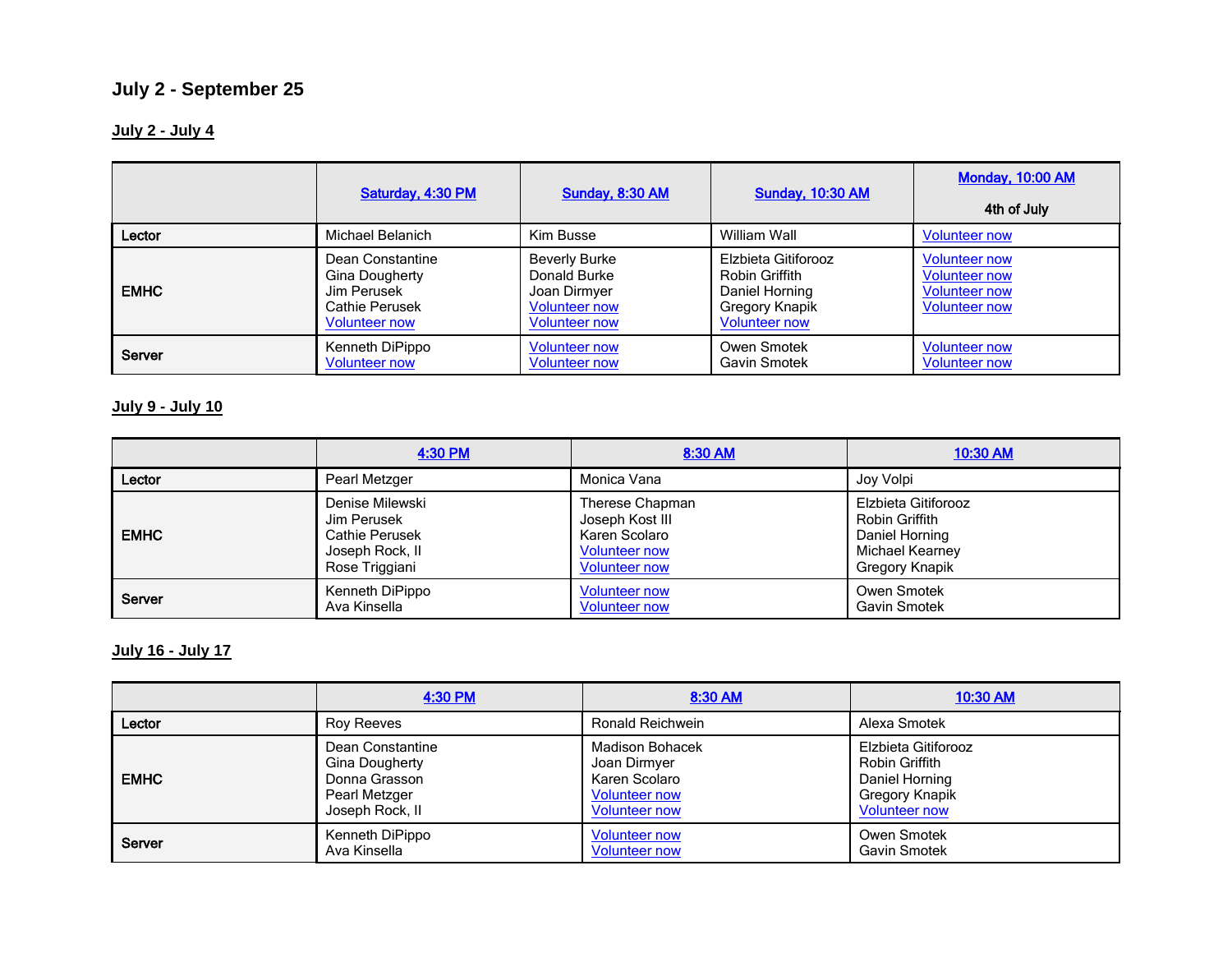## **July 23 - July 24**

|             | 4:30 PM         | 8:30 AM                 | 10:30 AM             |
|-------------|-----------------|-------------------------|----------------------|
| Lector      | Mary Leben      | <b>Bridget Companey</b> | William Wall         |
| <b>EMHC</b> | Donna Grasson   | <b>Madison Bohacek</b>  | Elzbieta Gitiforooz  |
|             | Michael Kearney | Therese Chapman         | Robin Griffith       |
|             | John Leben      | Helen Smith             | Daniel Horning       |
|             | Denise Milewski | <b>Volunteer now</b>    | Gregory Knapik       |
|             | Rose Triggiani  | <b>Volunteer now</b>    | <b>Volunteer now</b> |
| Server      | Kenneth DiPippo | <b>Volunteer now</b>    | Owen Smotek          |
|             | Ava Kinsella    | <b>Volunteer now</b>    | Gavin Smotek         |

#### **July 30 - July 31**

|             | 4:30 PM              | 8:30 AM              | 10:30 AM             |
|-------------|----------------------|----------------------|----------------------|
| Lector      | Karen Stoll          | <b>Beverly Burke</b> | Joy Volpi            |
| <b>EMHC</b> | Dean Constantine     | Donald Burke         | Elzbieta Gitiforooz  |
|             | Pearl Metzger        | Joseph Kost III      | Robin Griffith       |
|             | Jim Perusek          | Ruth Lewicki         | Daniel Horning       |
|             | Cathie Perusek       | Tim Lewicki          | Gregory Knapik       |
|             | <b>Volunteer now</b> | <b>Volunteer now</b> | <b>Volunteer now</b> |
| Server      | Kenneth DiPippo      | <b>Volunteer now</b> | Owen Smotek          |
|             | <b>Volunteer now</b> | <b>Volunteer now</b> | <b>Gavin Smotek</b>  |

# **August 6 - August 7**

|             | 4:30 PM               | 8:30 AM                | 10:30 AM             |
|-------------|-----------------------|------------------------|----------------------|
| Lector      | Roy Reeves            | <b>Madison Bohacek</b> | Carl Ogle III        |
| <b>EMHC</b> | <b>Gina Dougherty</b> | Therese Chapman        | Elzbieta Gitiforooz  |
|             | Donna Grasson         | Joan Dirmyer           | Robin Griffith       |
|             | Mary Leben            | Karen Scolaro          | Daniel Horning       |
|             | John Leben            | <b>Volunteer now</b>   | Gregory Knapik       |
|             | Joseph Rock, II       | <b>Volunteer now</b>   | <b>Volunteer now</b> |
| Server      | Kenneth DiPippo       | <b>Volunteer now</b>   | Owen Smotek          |
|             | Ava Kinsella          | <b>Volunteer now</b>   | Gavin Smotek         |

## **August 13 - August 15**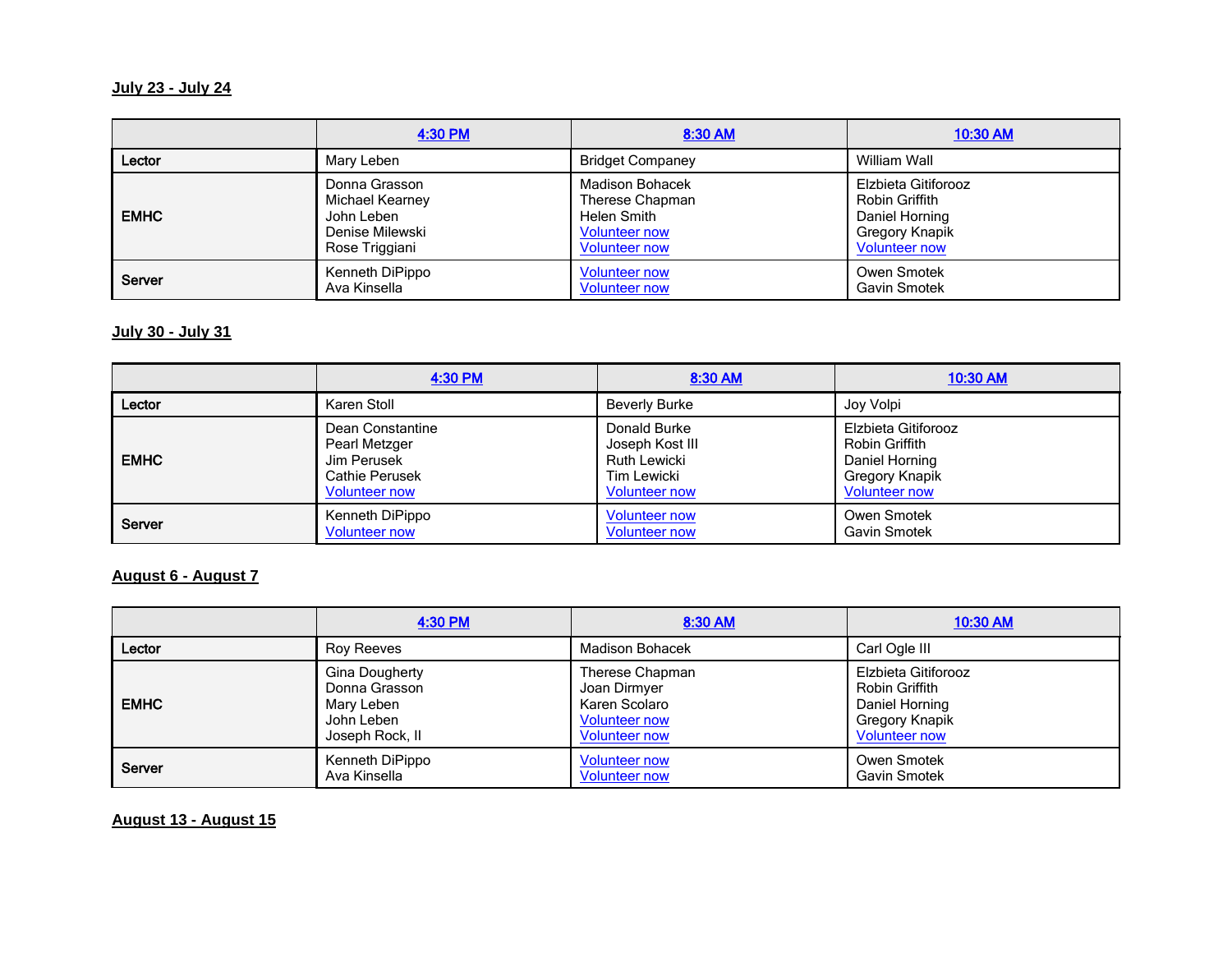|             | Saturday, 4:30 PM | <b>Sunday, 8:30 AM</b> | <b>Sunday, 10:30 AM</b> | Monday, 6:30 PM<br><b>Assumption</b> |
|-------------|-------------------|------------------------|-------------------------|--------------------------------------|
| Lector      | Michael Belanich  | Suzanna Kress          | Alexa Smotek            | <b>Volunteer now</b>                 |
| <b>EMHC</b> | Dean Constantine  | Donald Burke           | Elzbieta Gitiforooz     | <b>Volunteer now</b>                 |
|             | Michael Kearney   | <b>Beverly Burke</b>   | Robin Griffith          | <b>Volunteer now</b>                 |
|             | Pearl Metzger     | Joseph Kost III        | Daniel Horning          | <b>Volunteer now</b>                 |
|             | Denise Milewski   | <b>Volunteer now</b>   | Gregory Knapik          | <b>Volunteer now</b>                 |
|             | Rose Triggiani    | <b>Volunteer now</b>   | <b>Volunteer now</b>    | <b>Volunteer now</b>                 |
| Server      | Kenneth DiPippo   | <b>Volunteer now</b>   | Owen Smotek             | <b>Volunteer now</b>                 |
|             | Ava Kinsella      | <b>Volunteer now</b>   | Gavin Smotek            | <b>Volunteer now</b>                 |

## **August 20 - August 21**

|             | 4:30 PM         | 8:30 AM                | 10:30 AM             |
|-------------|-----------------|------------------------|----------------------|
| Lector      | Karen Stoll     | <b>Hunter Gabel</b>    | Joy Volpi            |
| <b>EMHC</b> | Joan Dirmyer    | <b>Madison Bohacek</b> | Elzbieta Gitiforooz  |
|             | Gina Dougherty  | <b>Ruth Lewicki</b>    | Robin Griffith       |
|             | Jim Perusek     | Tim Lewicki            | Daniel Horning       |
|             | Cathie Perusek  | <b>Volunteer now</b>   | Gregory Knapik       |
|             | Joseph Rock, II | <b>Volunteer now</b>   | <b>Volunteer now</b> |
| Server      | Kenneth DiPippo | <b>Volunteer now</b>   | Owen Smotek          |
|             | Ava Kinsella    | <b>Volunteer now</b>   | <b>Gavin Smotek</b>  |

### **August 27 - August 28**

|             | 4:30 PM              | 8:30 AM              | 10:30 AM             |
|-------------|----------------------|----------------------|----------------------|
| Lector      | Pearl Metzger        | Monica Vana          | Carl Ogle III        |
| <b>EMHC</b> | Dean Constantine     | <b>Beverly Burke</b> | Elzbieta Gitiforooz  |
|             | Michael Kearney      | Donald Burke         | Robin Griffith       |
|             | Mary Leben           | Therese Chapman      | Daniel Horning       |
|             | John Leben           | <b>Volunteer now</b> | Gregory Knapik       |
|             | <b>Volunteer now</b> | <b>Volunteer now</b> | <b>Volunteer now</b> |
| Server      | Kenneth DiPippo      | <b>Volunteer now</b> | Owen Smotek          |
|             | <b>Volunteer now</b> | <b>Volunteer now</b> | Gavin Smotek         |

# **September 3 - September 4**

|--|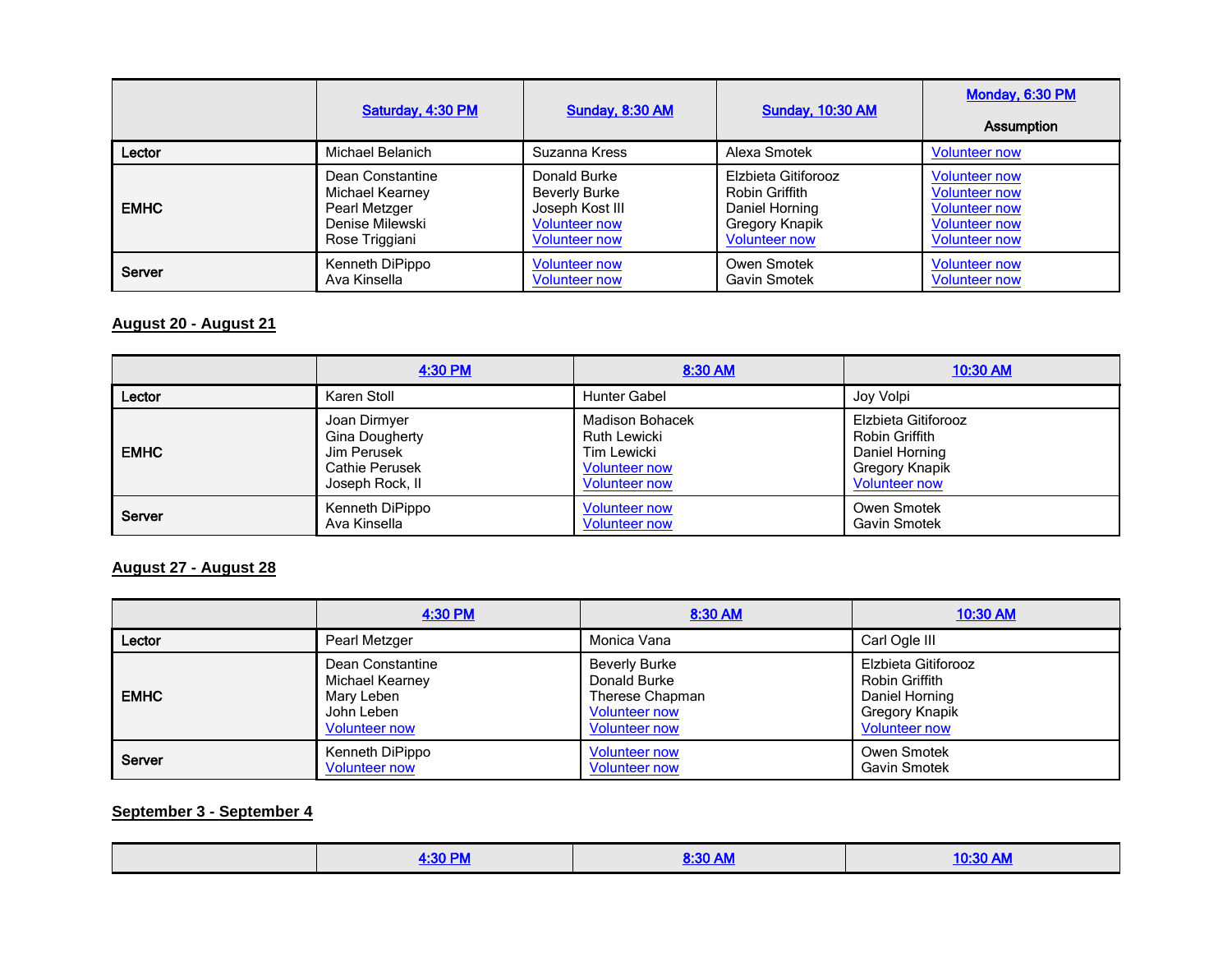| Lector      | Rov Reeves      | Ronald Reichwein     | William Wall         |
|-------------|-----------------|----------------------|----------------------|
| <b>EMHC</b> | Gina Dougherty  | Joan Dirmyer         | Elzbieta Gitiforooz  |
|             | Donna Grasson   | Joseph Kost III      | Robin Griffith       |
|             | Pearl Metzger   | Karen Scolaro        | Daniel Horning       |
|             | Denise Milewski | <b>Volunteer now</b> | Gregory Knapik       |
|             | Rose Triggiani  | <b>Volunteer now</b> | <b>Volunteer now</b> |
| Server      | Kenneth DiPippo | <b>Volunteer now</b> | Owen Smotek          |
|             | Ava Kinsella    | <b>Volunteer now</b> | Gavin Smotek         |

#### **September 10 - September 11**

|             | 4:30 PM         | 8:30 AM                | 10:30 AM            |
|-------------|-----------------|------------------------|---------------------|
| Lector      | Karen Stoll     | James Subjack          | Joy Volpi           |
| <b>EMHC</b> | Denise Milewski | <b>Madison Bohacek</b> | Elzbieta Gitiforooz |
|             | Jim Perusek     | <b>Ruth Lewicki</b>    | Robin Griffith      |
|             | Cathie Perusek  | Tim Lewicki            | Daniel Horning      |
|             | Joseph Rock, II | Helen Smith            | Michael Kearney     |
|             | Rose Triggiani  | <b>Volunteer now</b>   | Gregory Knapik      |
| Server      | Kenneth DiPippo | <b>Volunteer now</b>   | Owen Smotek         |
|             | Ava Kinsella    | <b>Volunteer now</b>   | Gavin Smotek        |

#### **September 17 - September 18**

|             | 4:30 PM              | 8:30 AM                 | 10:30 AM             |
|-------------|----------------------|-------------------------|----------------------|
| Lector      | <b>Roy Reeves</b>    | <b>Bridget Companey</b> | Carl Ogle III        |
| <b>EMHC</b> | Gina Dougherty       | Donald Burke            | Elzbieta Gitiforooz  |
|             | Mary Leben           | <b>Beverly Burke</b>    | Robin Griffith       |
|             | John Leben           | Therese Chapman         | Daniel Horning       |
|             | Joseph Rock, II      | Karen Scolaro           | Gregory Knapik       |
|             | <b>Volunteer now</b> | <b>Volunteer now</b>    | <b>Volunteer now</b> |
| Server      | Kenneth DiPippo      | <b>Volunteer now</b>    | Owen Smotek          |
|             | <b>Volunteer now</b> | <b>Volunteer now</b>    | Gavin Smotek         |

## **September 24 - September 25**

|        | .90B1            | $9.30$ AM | OO ALL                      |
|--------|------------------|-----------|-----------------------------|
|        | z.or             | אורו טט.כ | $\sim$ $\sim$ $\sim$ $\sim$ |
| Lector | Michael Belanich | Kim Busse | Alexa Smotek                |